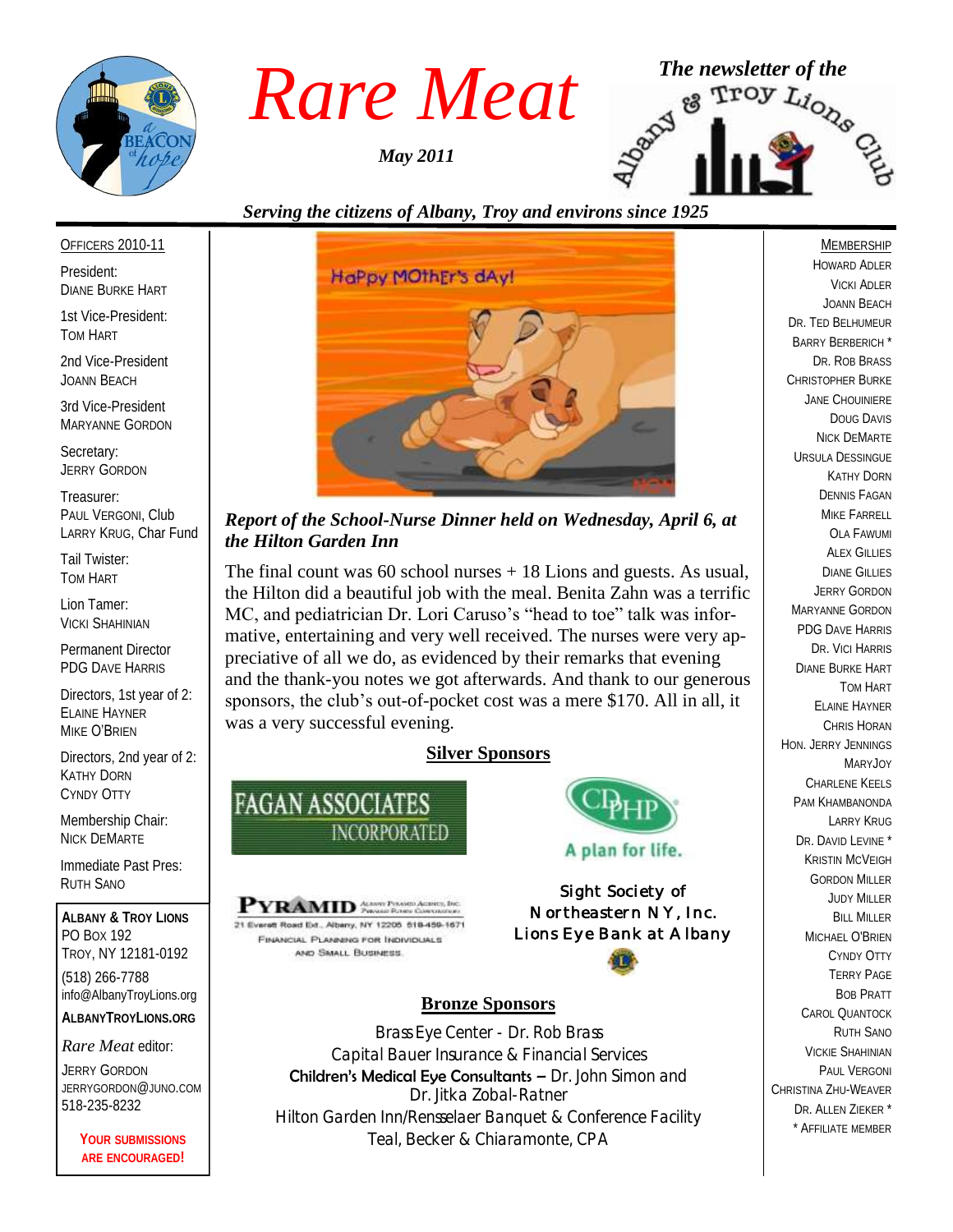

*Report of the board meetings held on Wednesday, April 20, at the Alexis Diner* 

KL Diane apprised the Board of some old business as follows:

~ Volunteer Day at **Joseph's House** is **Sunday, May 15, 2011**. Exact details of time, etc. will be forthcoming from Lion Terry. *[See story on page 4. ]*

~ Volunteer Night for the Regional Food Bank which was on April 12, 2011, turned out very good. The next date is **Tuesday, July 12, 2011**, and it would be great to see some new faces joining us that night. It is always a fun and rewarding evening.

 $\sim$  Lion Jerry received several thank you notes from the nurses who attended our Nurses' Dinner on April 6<sup>th</sup>, which were distributed for perusal.

#### **New Business:**

~ Lion Diane apprised everyone that our Installation Dinner will be held at **The Hilton Garden Inn, Wednesday, June 1, 2011.** *[See page 8 for details.]*

~Lions Diane, Tom and Michael attended the Lions District 20-Y2 Cabinet Meeting held on April 16, 2011, which was hosted by CABVI (Central Association for the Blind and Visually Impaired) in Utica, NY:

#### **Highlights of the Cabinet Meeting:**

 $\sim$  We toured CABVI's manufacturing division and observed its Rehabilitation Services, which was quite impressive.

~Lion Tom gave a presentation on our Eyeglass Collection Program which was very well received and he was asked by several Lions to please consider placing a descriptive detail on our website for all Lions to review and possibly adopt.

~Redistricting will not be taking place.

~Camp Badger will not be hosting a Diabetic Program this year due to an illness of the individual usually heading up this program.

 $\sim$  A donation of \$25 was voted on and approved for our District Governor, John Samples.

~ Lion Diane apprised everyone of the following up-coming events:

~ Guiding Eyes for the Blind Headquarters and Training Center, Yorktown Heights, NY, Tour and

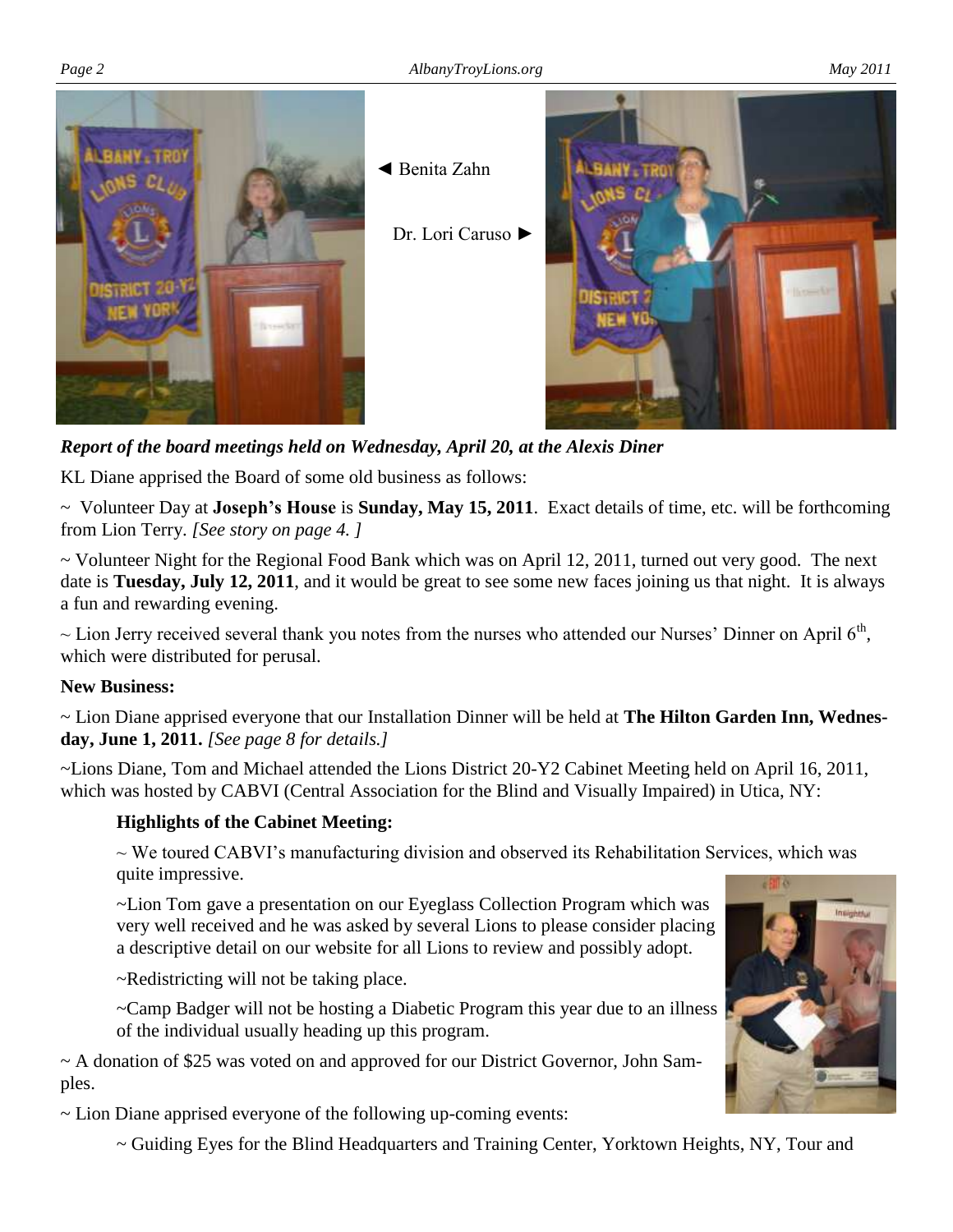Brunch, Saturday, July 16, 2011 - 10:30 - 3:00 P.M. Please notify Lion Diane if you plan to attend.

~ Visions Annual BCB Charity Golf Outing - Fairview Country Club - 5-24-2011. See Lions' website for details.

 $\sim$  Camp Badger Gold Tournament - September 21<sup>st</sup> and 22<sup>nd</sup>, 2011 - Bristol Harbor Resort in Canandaigua. See Lions' website for details.

~ Lion Diane apprised the Board that she, along with Lion Tom (who gave a presentation on our eyeglass program) and Lions Jerry, Maryanne, Michael and Carol, attended the April 11, 2011, Mechanicville/Stillwater Lions Club Meeting. They will be joining us for our Installation Dinner. That evening, one of their members, Doctor Tamar Martin, will be showing us a power point presentation of her many trips to Haiti, and what she is doing to help this disaster ridden country with eyeglasses, etc.

~ We have received thank you notes from:

 $\sim$  Mary Devon O'Brien - New Jersey Lions Eyeglass Recycling Center, who continues to be in awe of what we are doing with our collection program.

~Thank you from Karen B. Covey, Volunteer Manager, Samuel S. Stratton VA Medical Center, Albany, for our magazine donation. If you have any appropriate Magazines to donate, please give them to Lion Tom.

~ Received a thank you letter from LCIF for our \$100 Fellowship donation and one from the Association for he Hearing Impaired, Inc., for our \$50 donation.

~ A request from the Banda Bola Sports Foundation has been received and they would like to speak to our group. The letter has been forwarded to Lion Kathy for consider for next Lions' year.

~ Lion Elaine indicated that all is going well on her end for furnishing vouchers for eyeglasses and going forward she will give us a monthly report of how many, etc., she is referring to Lens Crafters, et al.

~ Lion Diane apprised the Board of a young man, Tyler Gleason who may be joining us for our next General Meeting at the Red Front. Tyler is the recipient of a \$1,000 scholarship from the Town of Windsor Lions. A stipulation of this award is for him to attend a Lions Meeting close to where he attends school, which happens to be SUNY Albany.

~ Lion Paul apprised the Board that he has sent letters out to those Lions in arrears for 2010-2011 Dues. One Lion, Christina Zhu-Weaver has sent her dues in and subsequently resigned from the Club, due to the commitments of motherhood, etc. We will all miss Christina and wish her well. Her resignation is accepted with deep regret. Lion Paul will send follow-up letters to those who have not responded and if he does not hear back within a reasonable time, those Lions will be sadly dropped from membership.

~ At the suggestion of Lion Paul, it was voted on and approved to transfer \$389.09 from the Club's Charitable Fund balance to the A&T Charitable Account, to fully cover the expenses of our recent Nurses' Dinner.

~ Lion Paul indicated that we did in fact sell three Raffle Tickets for the State Convention, which qualifies us to obtain one Robert J. Uplinger Award.

 $\sim$  A \$175 donation was approved for HOBY New York East (Hugh O'Brien Youth Leadership); they will let us know the student selected.

~ Reported that LCIF - Japan Relief Fund has received \$6M to date, \$3M of which came from Lions Clubs in Japan. They are also requesting private donations, should anyone want to do so.

~ Presented and sold 10 Raffle tickets for the Lions Camp Badger Raffle.

~ Lion Paul recommended that the Club should start addressing the shortfall in funds in the A&T Charitable Fund, as NYS Member Items and Federal Budget Items have already ceased and/or will be ceasing shortly.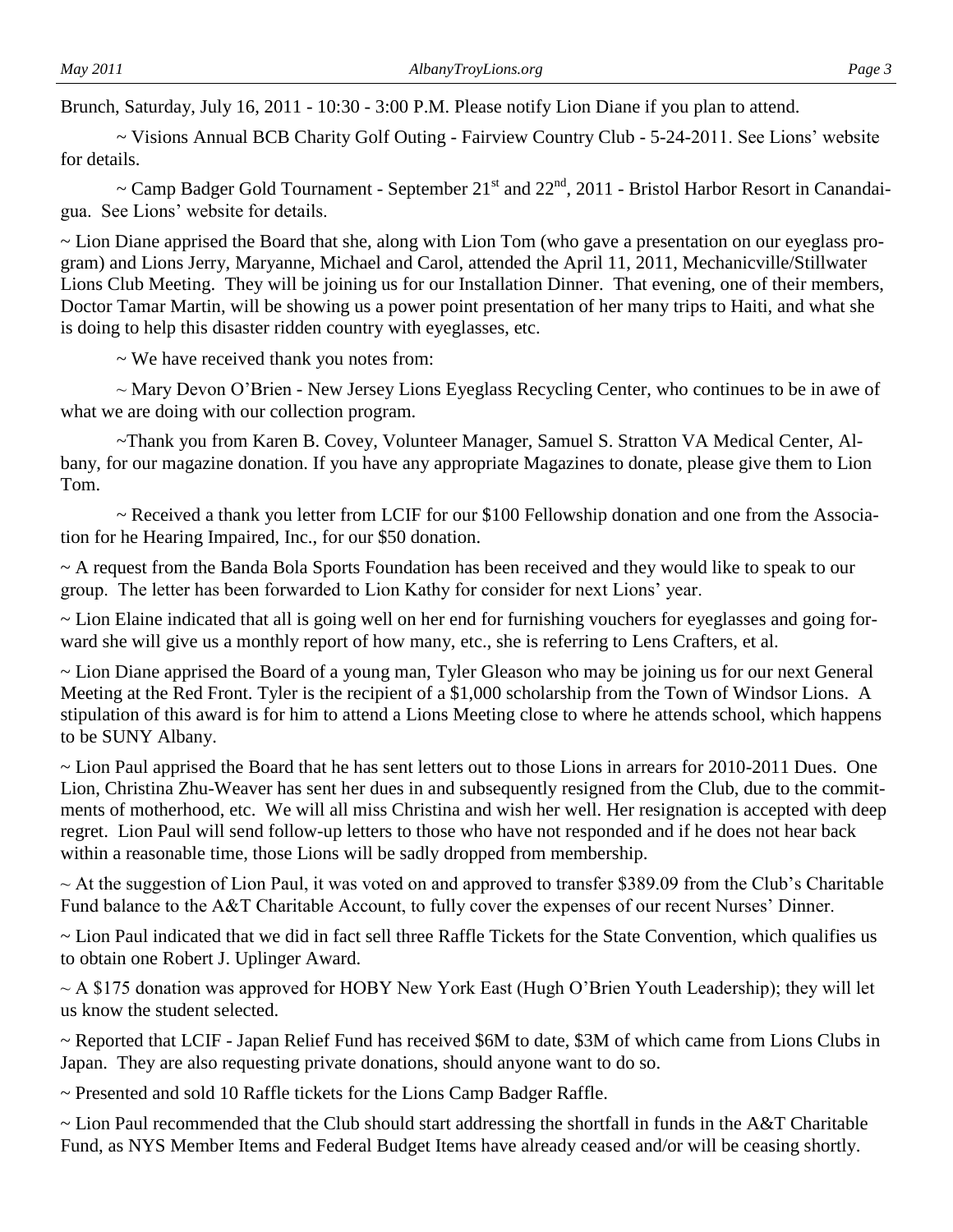~Lion Ruth presented a \$500 check from Stewart's and a letter from the NYS Comptroller's Office with our Direct Deposit Vendor ID #.

*Minutes taken by King Lion Diane*

#### *Election results*

This is your Board of Directors for the Lions year running from July 1, 2011 - June 30, 2012:

| President                      | Tom Hart        | Director, $1st$ of 2 years | <b>Kathy Dorn</b>      |
|--------------------------------|-----------------|----------------------------|------------------------|
| 1 <sup>st</sup> Vice President | Carol Quantock  | Director, $1st$ of 2 years | <b>Ruth Sano</b>       |
| $2nd$ Vice President           | Chris Horan     | Director, $2nd$ of 2 years | <b>Elaine Hayner</b>   |
| $3rd$ Vice President           | Maryanne Gordon | Director, $2nd$ of 2 years | Mike O'Brien           |
| Secretary                      | Jerry Gordon    | <b>Permanent Director</b>  | <b>PDG</b> Dave Harris |
| Treasurer (Club)               | Paul Vergoni    | Membership Chairman        | Nick DeMarte           |
| Treasurer (Char Fund)          | Larry Krug      | * Membership Vice-chair    | <b>Elaine Hayner</b>   |
| Lion Tamer                     | Vicki Shahinian | * Membership committee     | <b>Ruth Sano</b>       |
| <b>Tail Twister</b>            | MaryJoy         | <b>Immediate Past Pres</b> | Diane Hart             |

*\* Not members of the Board of Directors*

#### *Our next meeting*

Our next general meeting will be on **Wednesday, May 4,** at the Red Front at 6 PM. District Governor John Samples will be our guest, and he'll be inducting our newest Lion, MaryJoy. Please join us.

#### *Joseph's House*

**Sunday, May 15** is the date we've chosen to serve dinner at Joseph's House. We won't be doing any prep or cooking (we'll buy the food from the Red Front), but we will have to serve and clean up. We'll need workers from 3:30-6:30 pm, so please sign up with Lion Carol Quantock at **cquantoc@nycap.rr.com** or 664-3901. This is our first such venture - let's get a good turnout!

#### *We Serve, again*

We had a last-minute call from the Regional Food Bank on Wednesday, April 6th, for strong volunteers to help unload furniture from a tractor trailer of furniture donated by Walmart . The RFB was donating it to a notfor-profit in Schenectady.

It turned out to be TWO tractor trailers full and there was NO FORKLIFT to help them at the loading dock in Schenectady. So our Lions worked HARD until 5:30 + and earned high marks from the Regional Food Bank Volunteer Coordinator, Jackie Murray.

Our congratulations to our strong volunteers: Lions Larry Krug and Paul Vergoni, and pseudo-Lion Bob Sano. They were aided by one Rotarian, a number of Food Bank employees, one RFB volunteer, and Jackie and her husband.

A well-done job, Lions, and congratulations to all !!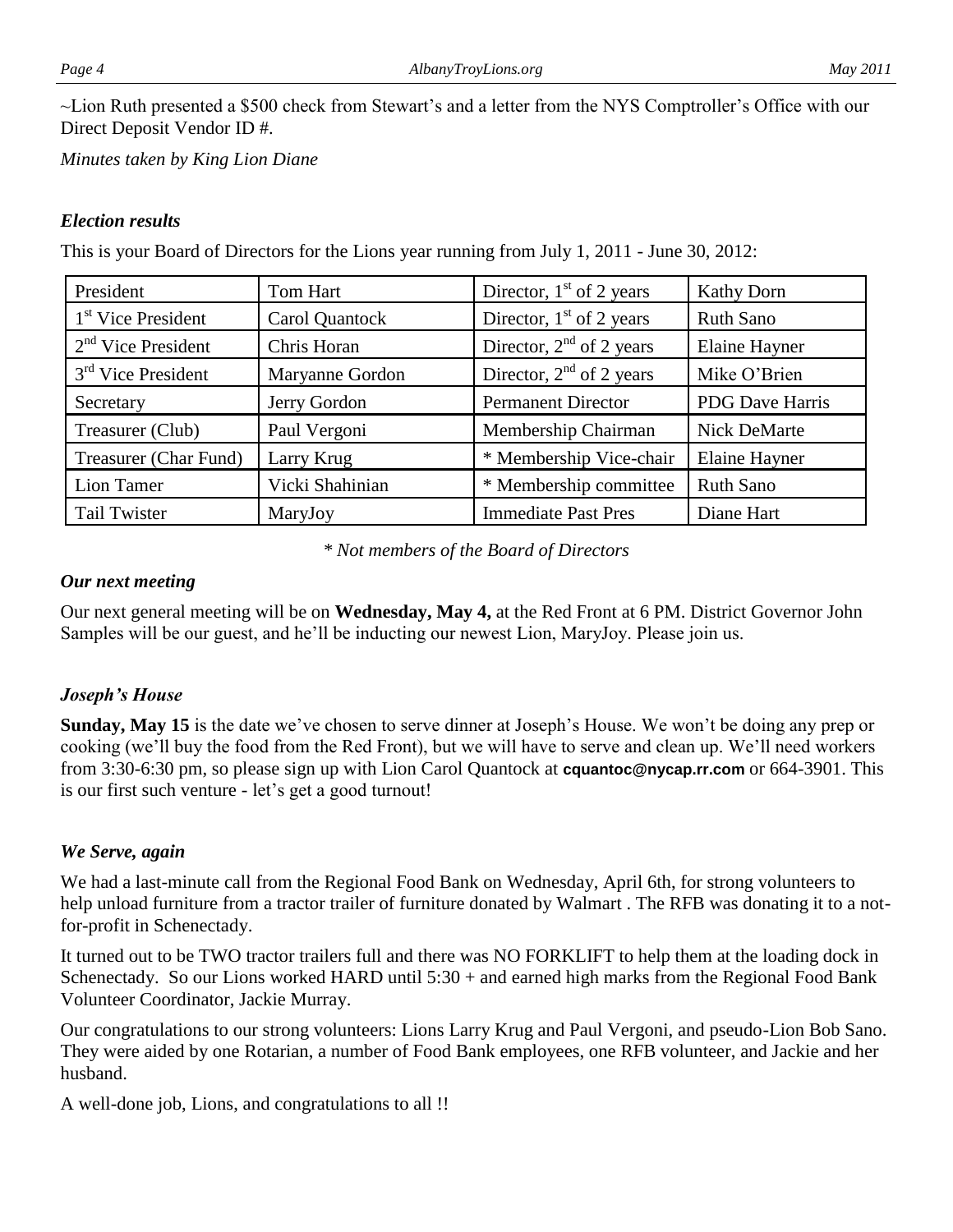#### *Another visitation*

On April 26, Lion Mike O'Brien, District VCB Chair, was invited to speak to the Glens Falls Lions Club. Accompanying him were A&T Lions Diane & Tom Hart, Elaine Hayner and Vicki Shahinian. Mike's informative talk was well received, and all the A&T Lions appreciated GF's hospitality. In the picture: Lion Mike with Glens Falls King Lion Karen Rager.

#### *Magazines*

Lion Tom says the V.A. Hospital is looking for magazines. Instead of throwing them out when you're done with them, bring them to a meeting for Lion Tom, or contact him at C: 522-6666 or thart003@nycap.rr.com to make other arrangements. Magazines with dated information (like *Time* or *People*) should be less than 3 months old, but mags like *National Geographic* or *Smithsonian* can be any age; all should be in good condition.

#### *Shirts, again*

Back in January 2010, we placed our first order for club shirts. We selected a BlueGen brand long-sleeve Oxford shirt in Navy. It's an easy-care 65% polyester/35% cotton poplin blend, washes nicely and needs no ironing. They have stain release and are wrinkle- and crease-resistant. Embossed on the left chest is "Albany & Troy Lions Club" and the Lions logo. We supported a local business by getting them from Sportsmaster (Standard Mfg.) in Lansingburgh. Both Men's and Ladies' shirts are "Classic Fit." The Men's shirts have a button-down collar and a pocket. The Ladies' shirts have a spread collar (not button-down), straight bottom and no pocket.

Then in June, so that we could be properly attired for summer events, we ordered navy blue golf (or polo) shirts with the A&T Lions logo embroidered on the left chest. The shirt we have selected is a JerZees brand 50 poly/50 cotton blend that should need no ironing when it comes out of the dryer. The Ladies' version is fitted.

I won't have exact prices until I have exact quantities of each, but I expect the Oxford shirts (Men's or Ladies') to cost approximately \$24 for XS, S, M, L, XL, and the polo shirts to be about \$16 for XS, S, M, L, XL. In both cases, add \$2 for 2XL, \$4 for 3XL, \$6 for 4XL, etc. (Ladies, for what it's worth: Maryanne thinks her large Oxford is too big for her, and her medium polo shirt is too tight, so she'll be getting a new medium Oxford and a new large polo.)

These shirts are ideal for any event where we're in public, such as a blood drive, serving meals at Joseph's House, district functions, trips to Guiding Eyes or other clubs, etc. If you didn't get either one last time, or you're a new member, now's your big chance. I'd like to place an order soon, but we need at least 6, in any combination. Tell me your shirt choice and size at jerrygordon@juno.com or 235-8232. (Also, you can get the club logo added to any piece of apparel you supply for about \$7.)

#### *On a more personal note …*

**Carol Quantock**, long-time member of our club, is looking for a job, as she was laid off from her previous position last July. Carol is an administrative professional (job titles include executive assistant, project administrator, administrative assistant, etc.) with current relevant experience. Her skills include, but are not limited to: Microsoft Office Suite of products, database management, excellent interpersonal skills, document preparation (formatting/proofreading/layout), spreadsheets, and some contracts and grant administration experience. She has a Bachelor's degree from SUNY-Albany and a Graduate Management Certificate from Cornell University's School of Industrial and Labor Relations, also in Albany. She'd like to stay in the high-tech R&D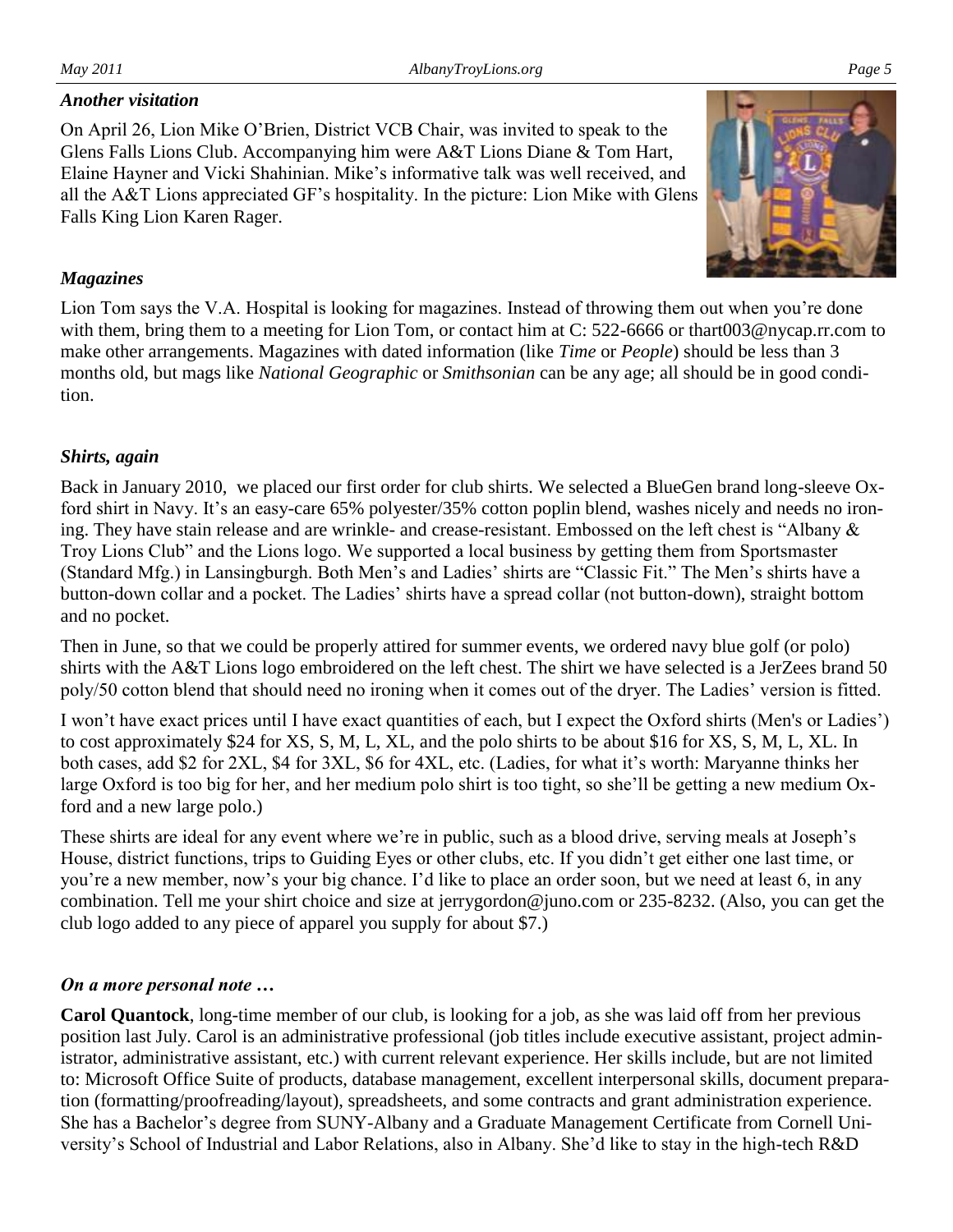field or engineering field, but is looking at different opportunities as well. If you're aware of a job lead that Carol can follow up or you have questions about her qualifications, you can contact her by phone (664-3901) or e-mail at [cquantoc@nycap.rr.com.](mailto:cquantoc@nycap.rr.com)

Lions Jerry and Maryanne are on the road again, this time to Las Vegas and Salt Lake City, with intermediate stops at fabulous Zion and Bryce National Parks. We weren't able to visit any other clubs, but here are a bunch of Lions pictures for your enjoyment:

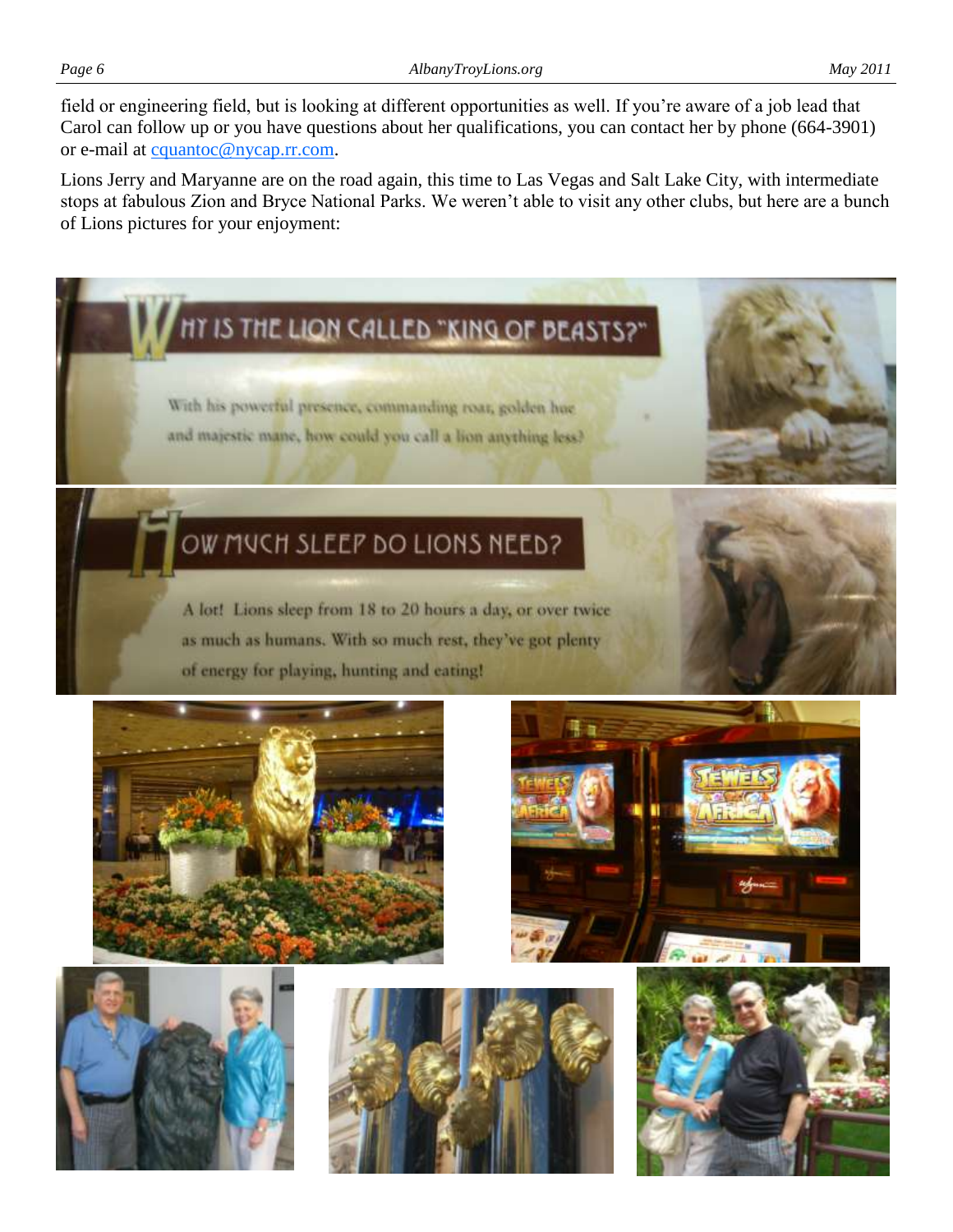

#### *Make a note:*

A&T Lions Work Nights at the **Regional Food Bank**: Tuesday, July 12 and October 11, 2011, **5:30-7:30 PM** *Friends and family welcome.* Tell Lion Carol how many you're bringing at **cquantoc@nycap.rr.com** or 664-3901.



#### *Happy Birthday!*

Happy **May** birthday to these A&T Lions:

7th - Maryanne Gordon 9th - Elaine Hayner 10th - Vici Harris 13th - Vickie Shahinian 20th - Cyndy Otty 26th - Allen Zieker



#### *Happy Anniversary!*

Happy Lions anniversary to these **May**  inductees:

Alex Gillies - 1 year Diane Gillies - 1 year Judy Miller - 3 years Joanne Beach - 7 years Diane Burke Hart - 17 years Jane Chouiniere - 23 years

#### *Mark your calendar…*

**Wednesday, May 4, 6:00 PM:** General meeting at the Red Front. Join us as DG John Samples inducts a new Lion.

**Sunday, May 15:** Help us serve dinner at Joseph's House. See story on page 4.

**Wednesday, May 18, 8:00 AM:** Board meeting at the Alexis Diner. All members are welcome.

**Monday, May 23:** Hearing Conservation Society annual dinner and installation of officers. See page 9.

**Wednesday, June 1:** Our annual installation dinner. See page 8.

**Saturday, June 4:** Town of Hoosick Lions 50th Anniversary celebration. See page 10.

Visit your club's web site: **ALBANYTROYLIONS.ORG**, your district web site: **20Y2LIONS.ORG**, and International's web site: **LIONSCLUBS.ORG**.

And remember to do your on-line shopping at **ALBANYTROYLIONS.PENNIESATATIME.COM**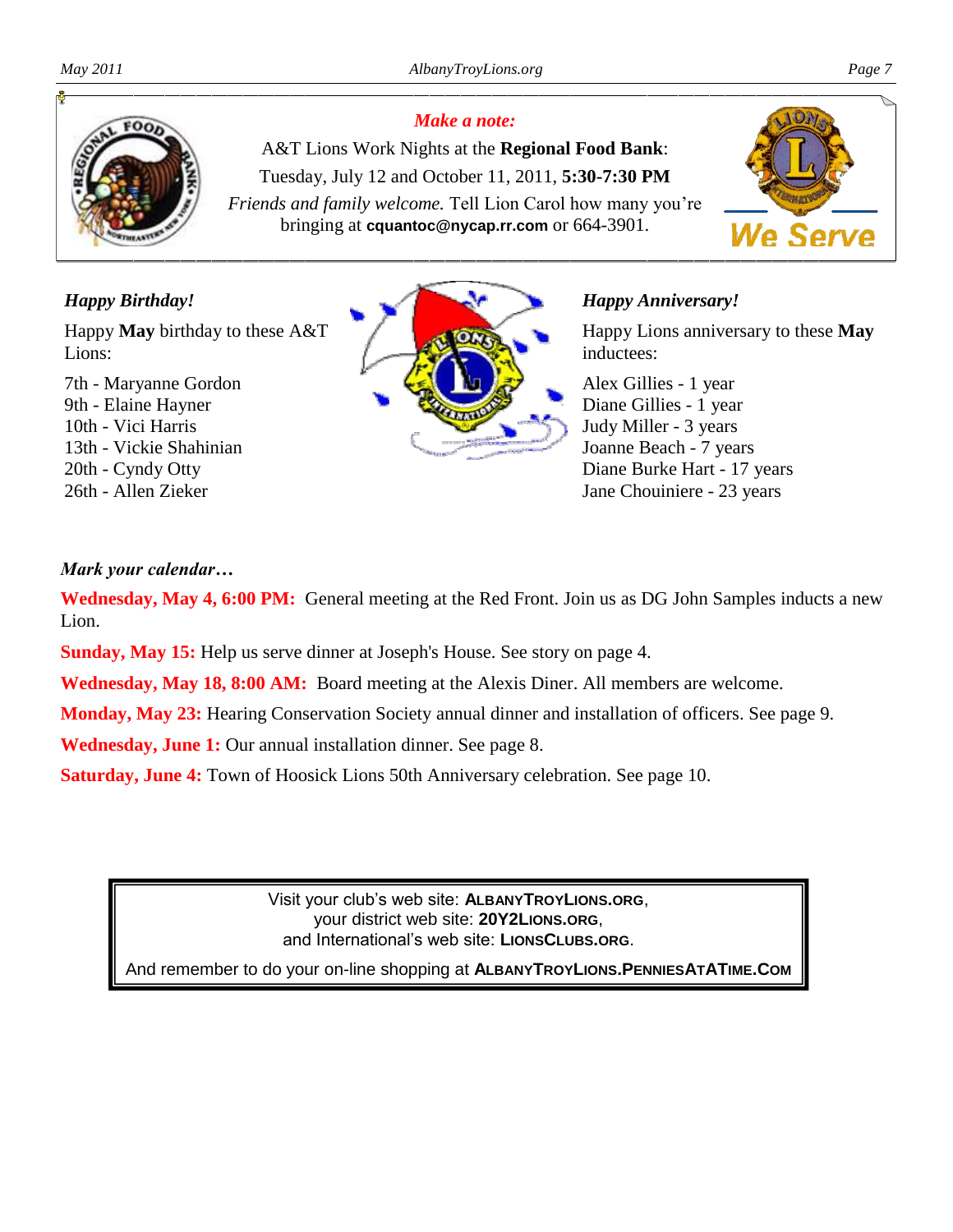



# **ALBANY & TROY LIONS CLUB (***ALL 20-Y2 CLUBS ARE INVITED TO PARTICIPATE***.)** *WEDNESDAY EVENING, JUNE 1, 2011*

## *6:00 P.M. ATTITUDE ADJUSTMENT HOUR (Cash Bar)*

*7:00 P.M. DINNER*

HILTON GARDEN INN TROY 235 HOOSICK ST, TROY, NY 12180 518-272-1700



\$30.00 per person

Dinner Choices, including salad, dessert and coffee or tea:

Tarragon Crusted Salmon *(Baked Salmon with a Tarragon Panko Crust, Julienne Spring Vegetables, Jasmine Rice, Spicy Tomato Broth)*

Chicken With Mushroom & Madeira Butter *(Thyme Sautéed Duet of Chicken Paillard, Savory Crimini Mushrooms and Madeira Pan Gravy, Roasted Potato Medallions and Wilted Greens)*

> Stuffed Beef Tenderloin *(Gorgonzola & Mushroom Stuffed Tenderloin, Buttermilk Smashed Red Potatoes & Glazed Vidalia Onions)*

The evening will include a PowerPoint presentation by Lions Dr. Tamar Martin and Ray Martin of the Mechanicville-Stillwater Lions Club about the medical mission trips in Haiti (the most recent in January) that their club supports. She and the medical team are in frequent contact with the orphanagebased relief-site, and the presentation will include a current status report.

*R.S.V.P. TO LION DIANE BURKE HART 518-283-6099* dbhart@nycap.rr.com

*BY: WEDNESDAY, MAY 25, 2011*

(Please make checks payable to: *Albany & Troy Lions Club*)

*Mail to:*

LION DIANE BURKE HART PO BOX 171 WEST SAND LAKE, NY 12196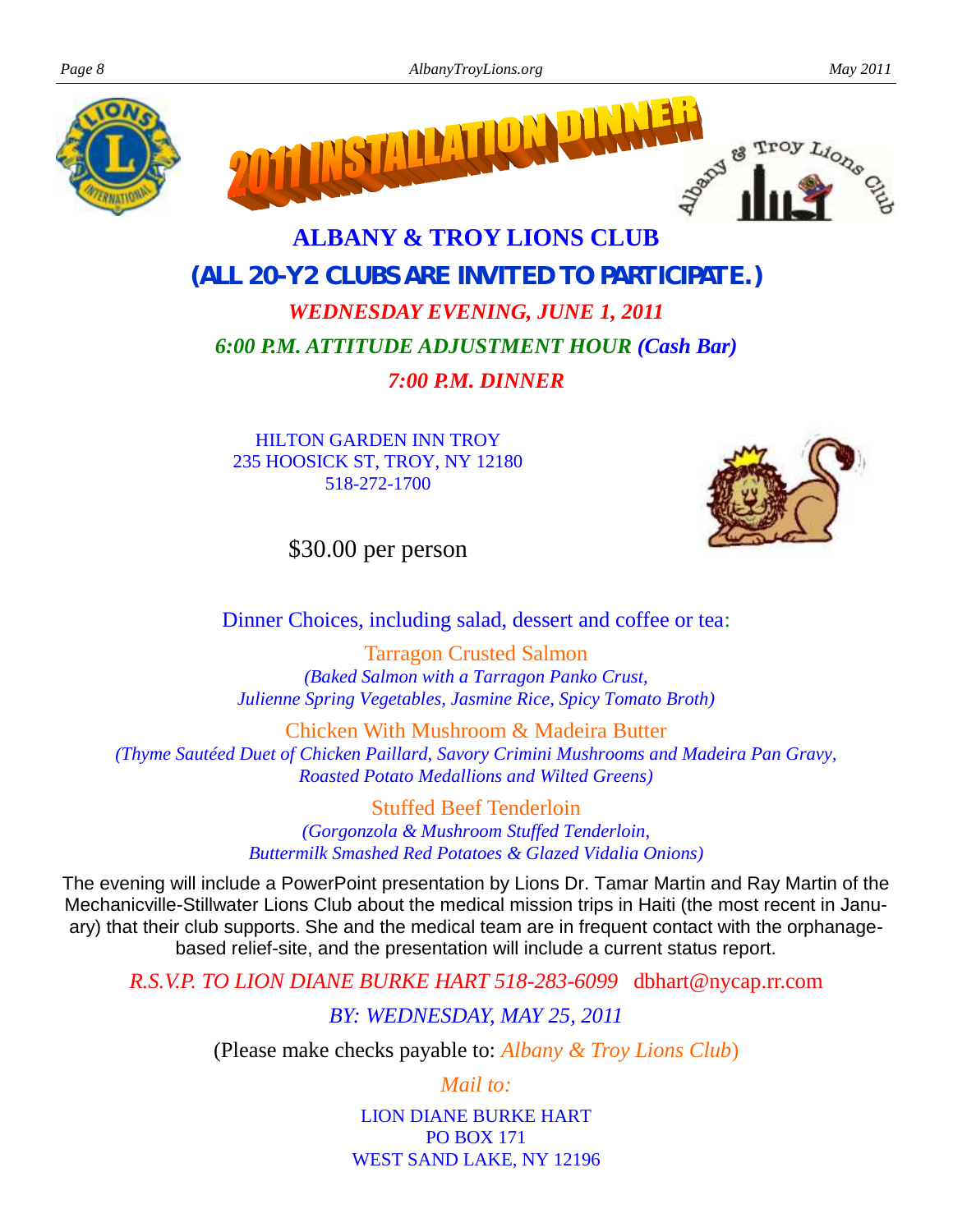#### 20Y2 LIONS HEARING CONSERVATION SOCIETY



LHCS PRESIDENT SURNOFF JUDY, PDG

1700 LATIMER HILL RD CANAJOHARIE, NY 13317 518.673.1065

TO: All 20Y2 Club Members

As President of the Lions Hearing Conservation Society I would like to extend a personal invitation to all club members and their guests to attend our annual dinner meeting and installation of officers on **Monday, May 23, 2011**.

#### Guest speaker: **Joanne Knauer**

A NY-Licensed Clinical Social Worker and member of the Hearing Loss Association, Albany Chapter.

This should be an informative meeting as we find more ways to work with other groups for the betterment of the hearing impaired and deaf.

We will also be talking about the Lions Hearing Awareness Program for the summer and what is new for the program.

#### **Place- Raindancer Steak Parlour**

 **4582 State Hwy. 30, Amsterdam, NY**  6:30 PM - Cash bar and socializing (can be added to dinner check) 7:00 PM - Dinner (ordered from menu)

**RSVP phone or email by May 15, 2010 Lion Bill Suchy 843-5850 [Lsuchy@nycap.rr.com](mailto:Lsuchy@nycap.rr.com) PDG Surnoff Judy 673-1065 [scjudy2@frontiernet.net](mailto:scjudy2@frontiernet.net) From:** Roman Berezowsky

[mailto:roman.berezowsky@shaw.ca]

Thank You Surnoff Judy, PDG President